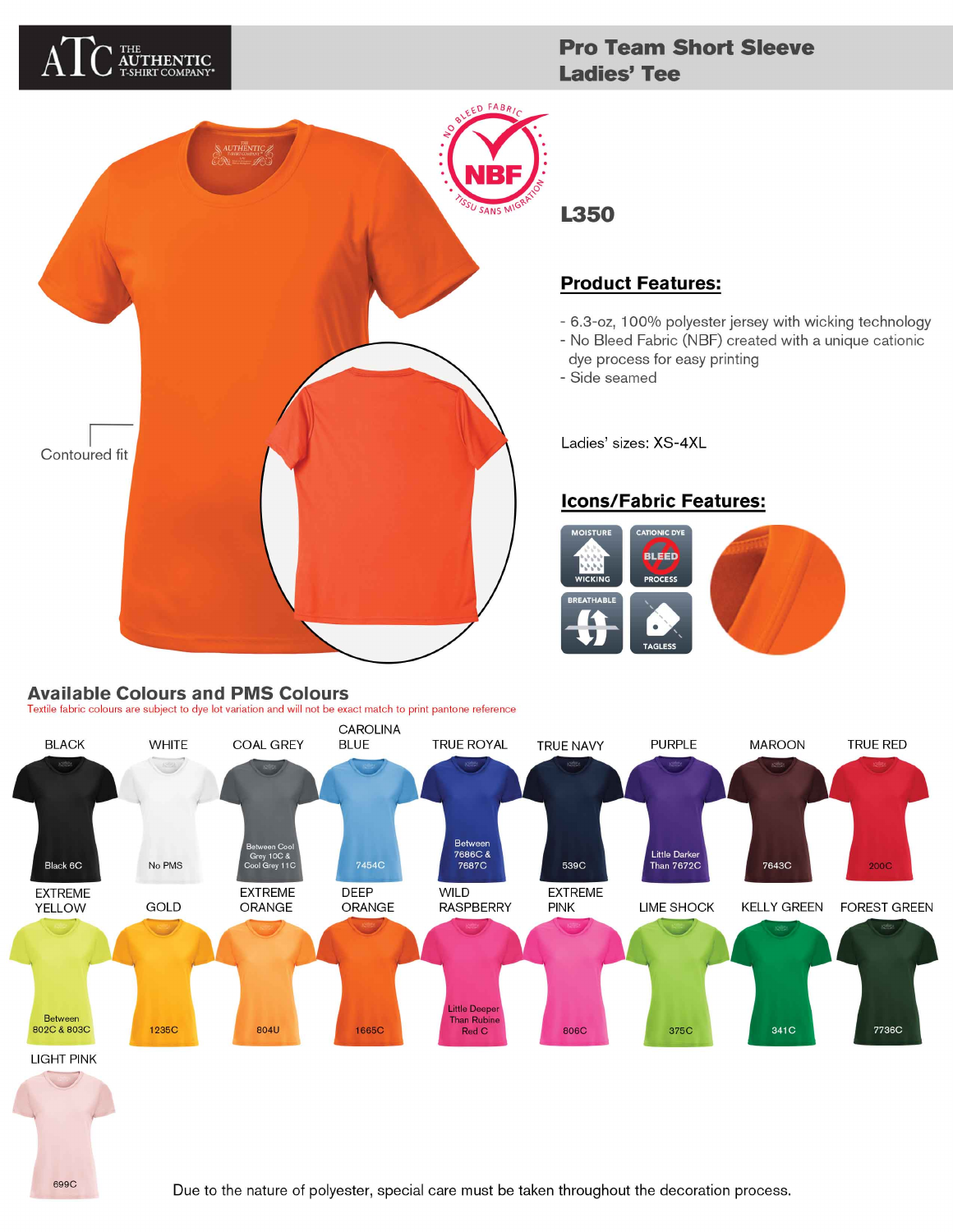#### L350 - ATC™ Pro Team Short Sleeve Ladies' Tee

| <b>GARMENT MEASUREMENTS</b> |           |         |     |         |           |        |         |         |
|-----------------------------|-----------|---------|-----|---------|-----------|--------|---------|---------|
| <b>Size</b>                 | <b>XS</b> |         | M   |         | <b>XL</b> | 2XL    | 3XL     | 4XL     |
| <b>Chest - Half Measure</b> | 18"       | 19"     | 20" | 211/2"  | 23"       | 241/2" | 26 1/2" | 28 1/2" |
| <b>Chest - Full Measure</b> | 36"       | 38"     | 40' | 43"     | 46"       | 49"    | 53"     | 57"     |
| <b>Body Length from HPS</b> | 26"       | 26 1/2" | 27' | 28"     | 29"       | 30"    | 30 1/2" | 31"     |
| <b>Sleeve Length-CB</b>     | 14"       | 14 1/2" | 15' | 15 3/4" | 16 1/2"   | 171/4" | 18"     | 18 3/4" |

Finished measurements in inches. Refer to "How to Measure" guide for detailed information on measurement instructi

| <b>LADIES' General Sizing Guide</b> |             |             |             |             |             |             |             |             |
|-------------------------------------|-------------|-------------|-------------|-------------|-------------|-------------|-------------|-------------|
| <b>Size</b>                         | <b>XS</b>   |             | M           |             | <b>XL</b>   | 2XL         | 3XL         | 4XL         |
| <b>Numeric Size</b>                 |             | $4 - 6$     | $8 - 10$    | $12 - 14$   | 16          | $18 - 20$   | 22          | 24          |
| <b>Bust</b>                         | $32" - 34"$ | 35"-36"     | 37"-38"     | 39"-41"     | $42" - 44"$ | 45"-47"     | 48"-51"     | 52"-55"     |
| <b>Waist</b>                        | $24" - 25"$ | 26"-27"     | 28"-30"     | 30"-32"     | 33"-35"     | 36"-38"     | 40"-42"     | $42" - 44"$ |
| <b>Hip</b>                          | 33"-35"     | 35"-37"     | 37"-39"     | 39"-41"     | 42"-44"     | 45"-47"     | 48"-50"     | 50"-52"     |
| <b>Sleeve Length-CB</b>             | 30"-30 1/2" | 30 1/2"-31" | 31 1/2"-32" | 32 1/2"-33" | 33 1/2"-34" | 34"-34 1/2" | 34 1/2"-35" | 34 1/2"-35" |



#### **DECORATING INSTRUCTIONS FOR NO BLEED POLYESTER FABRICS**

Due to the nature of polyester, special care must be taken throughout the decoration process. Here are some tips to effectively decorate our no bleed performance products.

- become wavy or cause dye migration. • Garment temperature must not exceed 320°F or 160°C. Exceeding this temperature will cause the fabric to shrink,
- Dryer temperature and belt speeds must be changed accordingly for polyester fabric.
- If flashing these garments, do not exceed 1-2 seconds. Anything longer may damage the fabric as stated above.
- **Screen Printing:** These garments require the use of poly inks that cures at a lower temperature. Please consult your ink supplier for more information.
- the garments are cooled. Failure to cool the fabric prior to stacking into a printer's fold may cause the fabric and applied ink to stick together. • Polyester requires a longer cooling time than cotton. Avoid overlap of garments and screen-print/heat transfer until
- **Heat Transfers:** If you heat press these garments, you must adjust the time, temperature and pressure. Failure to do so may damage the fabric as stated above.
- **Sublimation Printing:** This process can only be done on white or very light colour shirts. Inks used in printing paper design needs to be darker than the base fabric or colour will migrate with the fabric colour resulting in a bleeding effect.
- A test sample run is recommended, especially if you have a large order or if your printer does not specialize in printing on performance fabrics.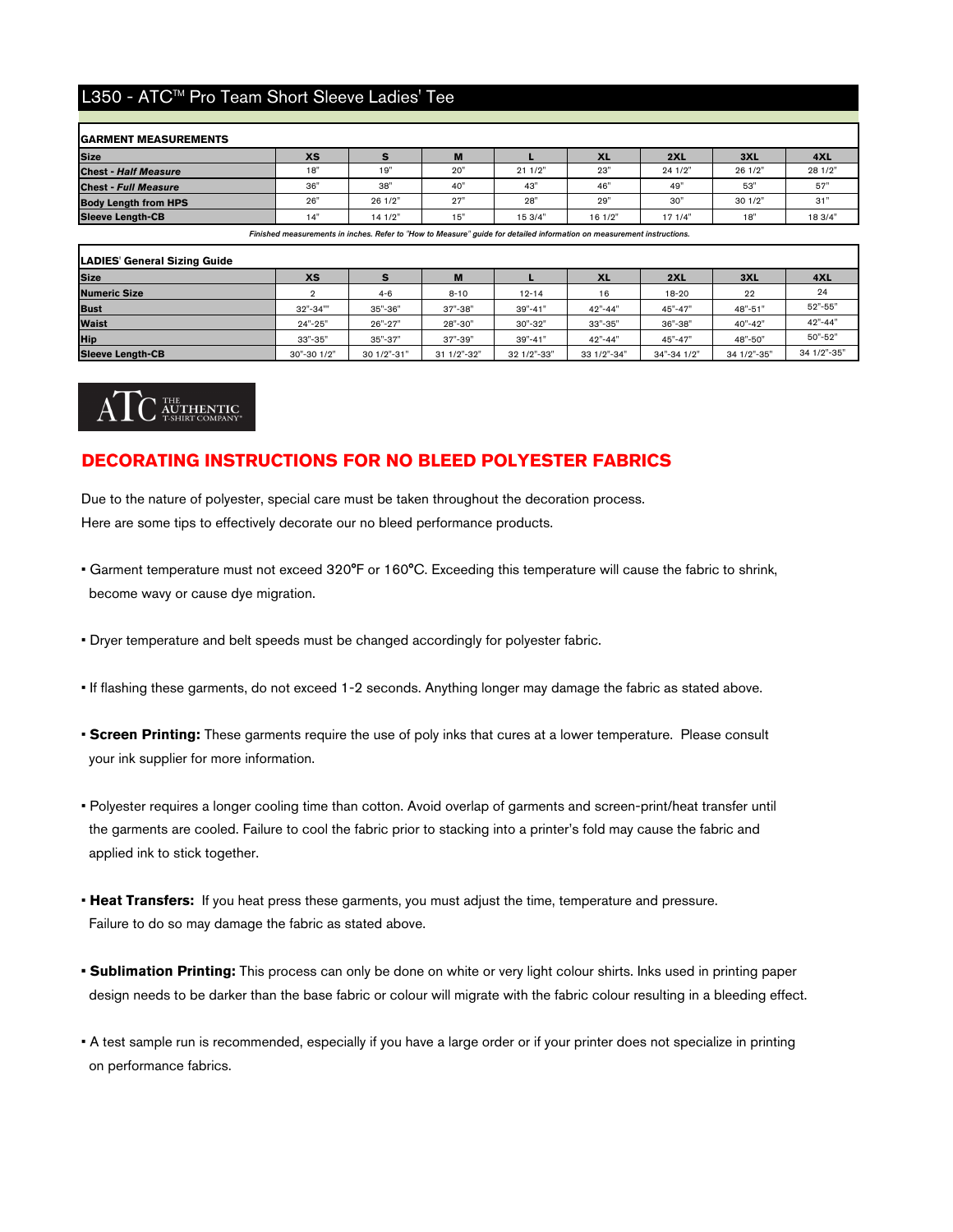

429C

639C

## **Pro Team Short Sleeve Youth Tee**



## **Product Features:**

- 6.3-oz, 100% polyester jersey with wicking technology
- No Bleed Fabric (NBF) created with a unique cationic
- dye process for easy printing
- Side seamed

Youth sizes: XS(2-4) S(6-8), M(10-12), L(14-16), XL(18-20)

## **Icons/Fabric Features:**





Due to the nature of polyester, special care must be taken throughout the decoration process.